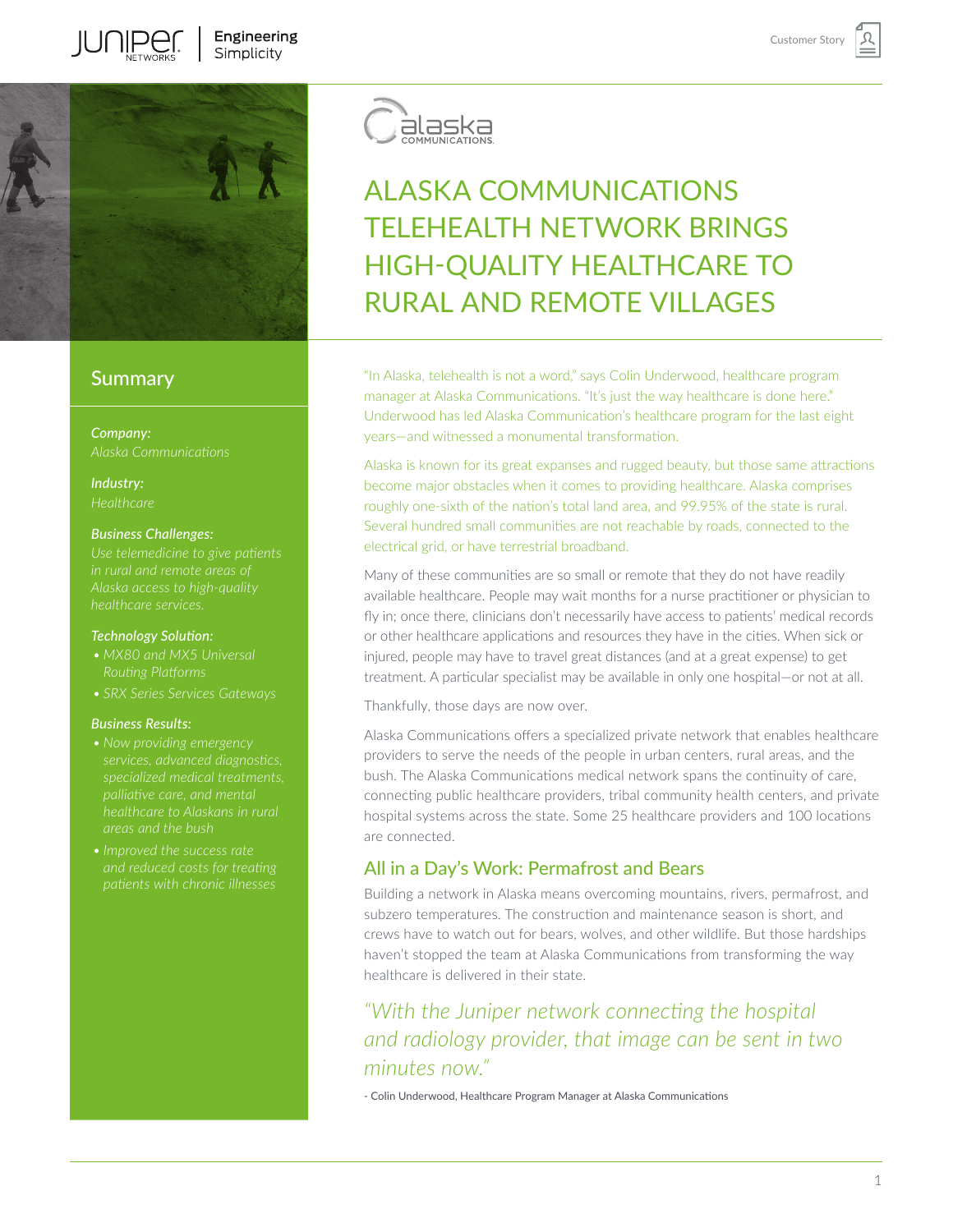Alaska Communications chose Juniper Networks® MX Series Universal Routing Platforms for its private healthcare network, based on its long history of using Juniper routing in its core network that delivers broadband and IT managed services across the state. "Juniper was a natural choice for our private medical network," says Underwood. Expertise in Juniper Networks Junos® operating system enabled the team to build the network faster and simplify operations.

The network delivers fast, reliable, secure connectivity to healthcare providers and partners, with a core network uptime of 99.9999%. Capabilities like IP/MPLS, quality of service, and guaranteed service-level agreements extend from the core to the edge, right into the healthcare providers' facilities, making it easier to deliver consistently high-quality services to customers.

A Juniper network affords a high degree of flexibility, making it easier for Alaska Communications to adapt its network to the individual performance, availability, and security requirements of its healthcare customers. "We listen to our customers, understand their needs, and deliver a unique solution for each," says Underwood. "With a Juniper infrastructure, we can finetune our network to meet each customer's needs, and that's really where we differentiate ourselves."

## Bringing Quality Care to Villages

"Before telehealth, people had long delays in healthcare," says Underwood. "Things were done by mail, phone, or fax. People had to wait for a rotating physician or nurse to come through the village."

Now, with the Alaska Communications network, healthcare providers can provide emergency services, advanced diagnostics, specialized medical treatments, palliative care, and mental healthcare to people in rural areas and the bush at levels that simply were not possible before. High-speed broadband has reduced the cost of and improved the success rate for treating patients with chronic illnesses such as diabetes and heart disease.

Telehealth has transformed care at AK Child & Family, which provides care and treatment for youth with emotional and behavioral diagnoses. Angie Rush, director of development at AK Child & Family, has been with the nonprofit for 21 years. Just two years ago, when a child was in crisis, it was exceedingly difficult to contact families and get their permission to admit the children to the hospital. In places like Gambell—on an island in the Bering Sea—families often had to take a snowmobile or boat into town to use the phone at the grocery store, she says. A missed call could delay admission even longer.

Through telehealth, AK Child & Family has a virtual presence in seven schools in the bush, with psychiatrists and other professionals on call for interventions and care. Village elders and family members can be trained to be therapeutic foster parents. Students, teachers, and families can learn about suicide trends, fostering kids, and other key educational resources through on-demand resources and videoconferencing. Kids in crisis can get the help they need—without removing them from their communities unless absolutely necessary.



*"In Alaska, telehealth is not a word. It's just the way healthcare is done."*

Colin Underwood, Healthcare Program Manager at Alaska Communications

"It's a joy to be more responsive and help more families," says Rush. "We can provide immediate intervention. We don't just have to tell them to go to the hospital. With the videoconferencing technology, we can support them where they're at."

Chugachmuit, which serves the native communities of the Chugach region, was among the first in the state to use telehealth for emergencies. Chugachmuit has a main clinic in Seward, AK and seven bush locations, all connected by Alaska Communications' network. Now, if a person has a serious accident or a stroke, for instance, a community health aide can use a tablet to get instant access to the emergency room doctors at Alaska Native Medical Center in Anchorage, more than 100 miles away.

"Working virtually, the ICU staff and the in-person staff at the community health center work to triage the patient, diagnose what needs to be done, and the ICU staff can walk the medical professional through the procedures to treat the patient," says Underwood.

More than 500 miles away, broadband has had a major impact at Sitka Community Hospital. Medical images can be transmitted faster, shaving the time it takes a radiologist to read a scan and return a diagnosis to a physician. Before becoming an